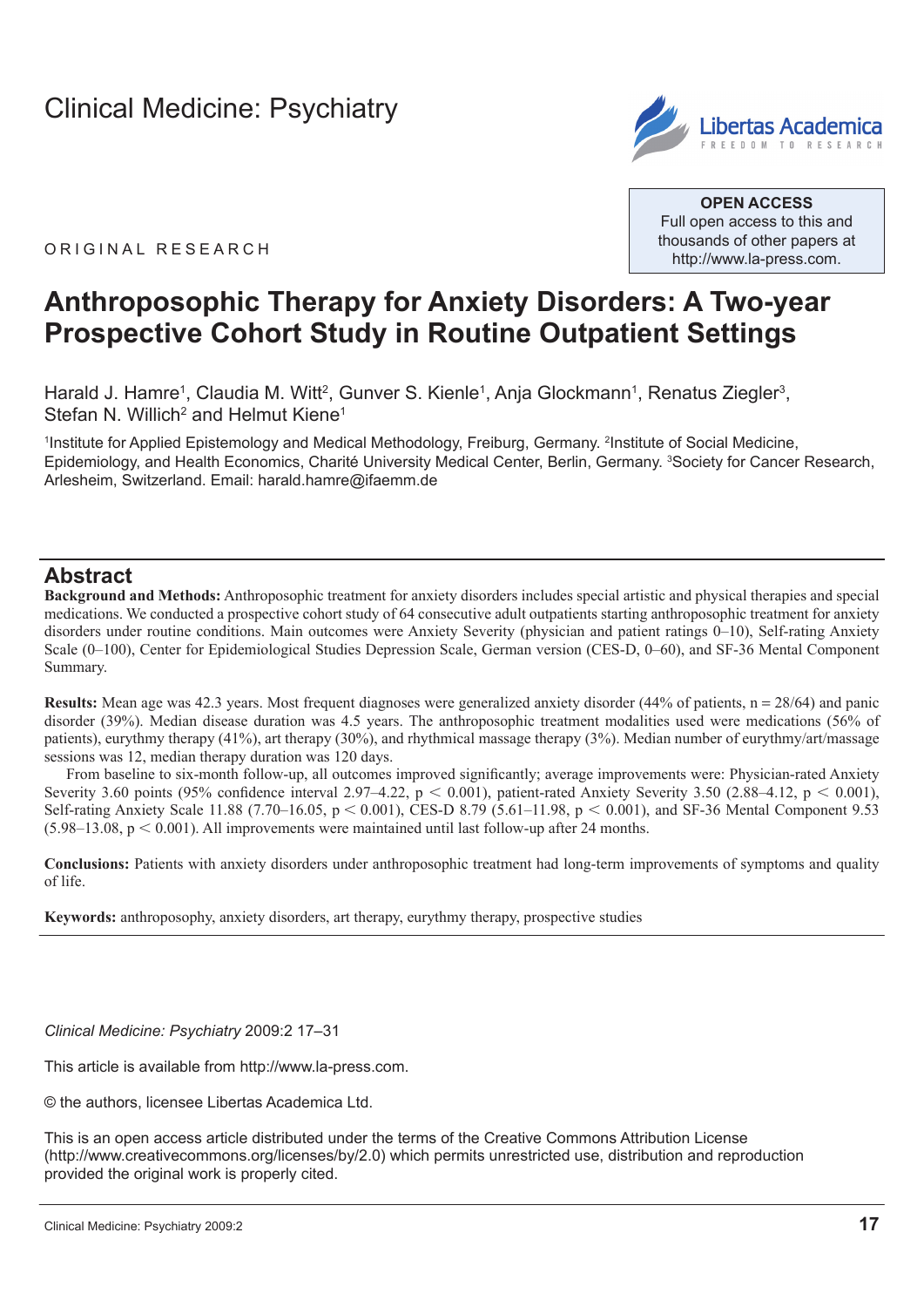# **Background**

Anxiety disorders affect 6%–19% of adults in the Western world every year<sup>1,2</sup> and are associated with substantial disability, reduced quality of life, reduced work capacity, and increased healthcare use. $3-8$  Not all patients with anxiety disorders benefit from conventional therapy; even under the optimum conditions of a clinical trial 20%–60% of patients will not respond to psychotherapy or anti-anxiety medications. $9-13$  Up to one-half of patients with anxiety symptoms use complementary therapies, $14,15$ sometimes provided by their physicians.

Anthroposophic medicine (AM) is a complementary therapy system founded by Rudolf Steiner and Ita Wegman<sup>16</sup> and provided by specially trained physicians in  $56$  countries worldwide.<sup>17</sup> AM acknowledges a spiritual-existential dimension in man, which is assumed to interact with psychological and somatic levels in health and disease. AM therapy for anxiety disorders aims to counteract constitutional vulnerability, stimulate salutogenetic self-healing capacities, and strengthen patient autonomy.<sup>18–20</sup> The AM approach differs from conventional treatment in the use of special therapies (eurythmy movement exercises, art therapy, rhythmical massage therapy) $19,21$  and special medications<sup>18</sup>

Eurythmy therapy is an artistic exercise therapy involving cognitive, emotional and volitional elements.<sup>22</sup> In eurythmy therapy sessions the patients are instructed to exercise specific movements with the hands, the feet or the whole body. Eurythmy movements are related to the sounds of vowels and consonants, to music intervals or to affective gestures, e.g. sympathy-antipathy. Between therapy sessions the patients exercise eurythmy movements daily. In AM art therapy the patients engage in painting, drawing, clay modelling, music or speech exercises. Rhythmical massage therapy was developed from Swedish massage; special techniques include lifting movements, rhythmically undulating gliding movements, and complex movement patterns like lemniscates. AM medications are prepared from plants, minerals, animals and from chemically defined substances. A key concept of AM medication therapy is typological correspondences between pathophysiological processes in man and formative forces working in minerals, plants, and animals, reflecting a common evolution of man and nature.<sup>19,23</sup> AM therapy is provided by physicians



(counselling, AM medication) and non-medical therapists (art, rhythmical massage, and eurythmy therapy). For patients with anxiety disorders the physician will choose among the available AM therapy modalities in order to tailor the treatment to individual disease features and the patient's constitution. AM treatments can be administered alone or combined with conventional psychotherapy and/or anti-anxiety medications.

To date AM therapy for anxiety disorders has been evaluated in case reports.18,24,25 Here we present a preplanned subgroup analysis of patients with anxiety disorders from a prospective cohort study of AM therapy.26

# **Methods**

# Study design and objective

This is a prospective two-year cohort study in a real-world medical setting. The study was initiated by a health insurance company as part of a research project on the effectiveness, costs, and safety of AM therapies in outpatients with chronic disease (Anthroposophic Medicine Outcomes Study, AMOS).26 The present pre-planned analysis concerned the subgroup of adult patients with anxiety disorders. Since this was the first prospective analysis of AM therapy for this indication, the primary objective was to describe AM therapy for anxiety disorders (spectrum of anxiety indications and of AM therapy modalities used for them, extent of combination with conventional anti-anxiety therapy) as well as outcome of anxiety symptoms under AM treatment. Further research questions addressed quality of life, use of health services, adverse reactions, and therapy satisfaction.

# Setting, participants, and therapy

All physicians certified by the Physicians' Association for Anthroposophical Medicine in Germany and working in an office-based practice or outpatient clinic were invited to participate in the AMOS study. Certification as an AM physician required a completed medical degree and a three-year structured postgraduate training. The participating physicians recruited consecutive patients starting AM therapy under routine clinical conditions. Patients enrolled from 1 January 1999 to 31 December 2005 were included in the present analysis if they fulfilled the eligibility criteria.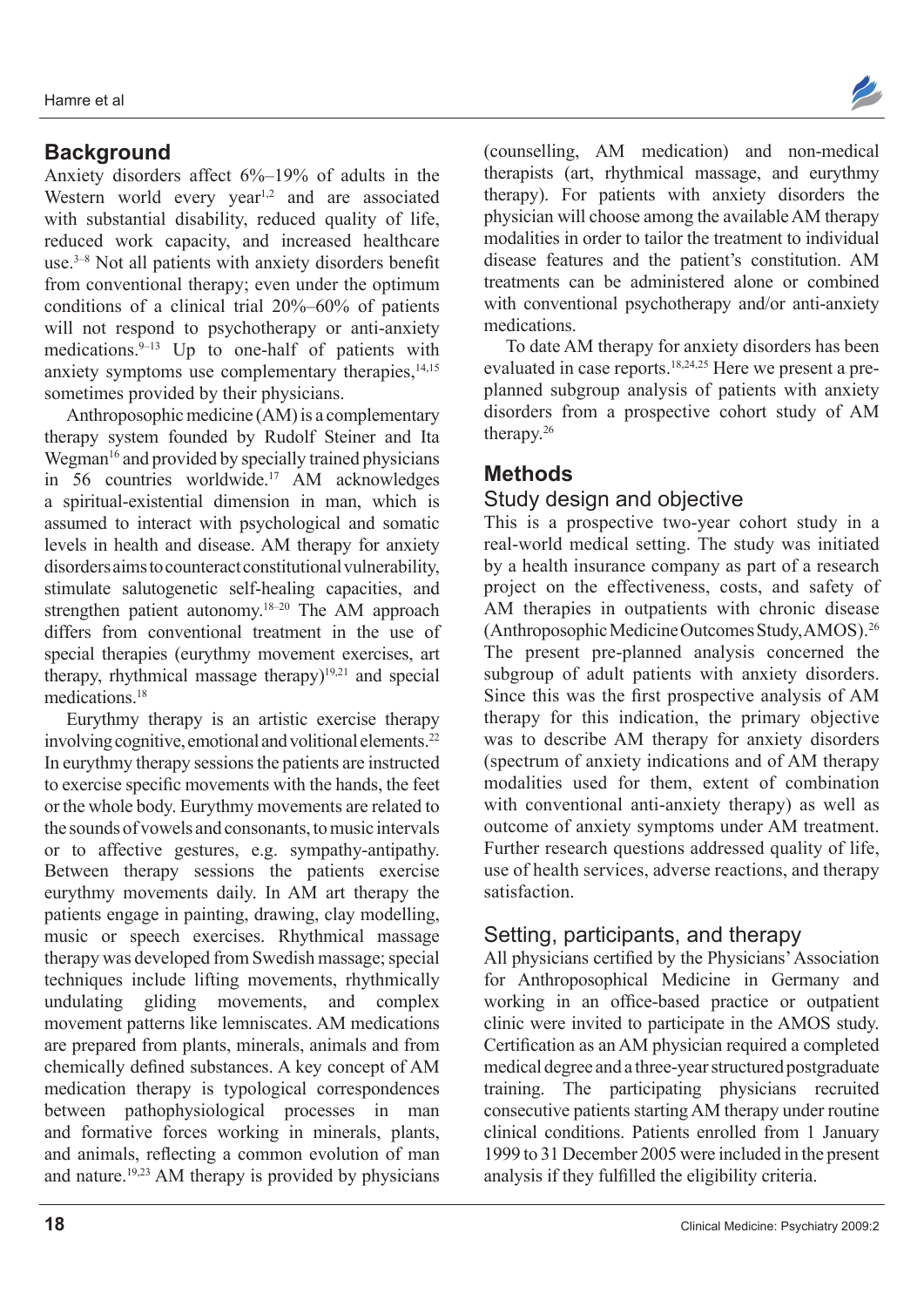Anthroposophic therapy for anxiety disorders

Inclusion criteria were:

- 1. Age  $17-75$  years.
- 2. A physician's clinical diagnosis of an anxiety disorder (International Statistical Classification of Diseases and Related Health Problems, 10th Revision [ICD-10] F40–F42 or F43.1) of at least 30 days duration.
- 3. Starting AM therapy for the anxiety disorder:
	- 3a. AM-related consultation of at least 30 minutes followed by new prescription of AM medication, or
	- 3b. new referral to AM therapy (art, eurythmy or rhythmical massage).

Exclusion criteria were:

- 1. The main indication for AM therapy is depression (only one main indication was permitted; adult AMOS patients with anxiety symptoms but with depression as main treatment indication were analysed separately).
- 2. Previous use of the AM therapy in question (see inclusion criteria No 3) for the anxiety disorder.

The physicians' diagnostic assessment of anxiety disorders was assisted by brief written clinical descriptions of the ICD-10 diagnoses F40 Phobic anxiety disorder, F41.0 Panic disorder, F41.1 Generalized anxiety disorder (GAD), F42 Obsessive-compulsive disorder, and F43.1 Post-traumatic stress disorder. The patients were treated according to the physician's discretion. AM therapy was evaluated as a whole system.<sup>28</sup>

### Clinical outcomes

Primary outcomes were physician- and patient-rated Anxiety Severity, assessed on numerical rating scales from 0 ("not present") to 10 ("worst possible"), at six-month follow-up. Anxiety symptoms were also assessed by the Self-Rating Anxiety Scale, German version (SAS, 0–100).29,30 A patient self-report instrument was chosen for logistical reasons, and to avoid potential observation bias from physicians with an interest in AM having favorable outcomes. The SAS was selected among four self-report instruments available in the German language and recommended for clinical anxiety research $31$  (reasons for discarding the other three instruments: Symptom-Check-List<sup>32</sup> because it is not specific to anxiety; Beck Anxiety

Inventory33 because it reportedly measures panic attacks rather than anxiety in general;<sup>34</sup> State-Trait Anxiety Inventory<sup>30</sup> because of the perceived lower utility of the "state" items for the present longitudinal study).

Depressive symptoms were assessed by the Center for Epidemiological Studies Depression Scale, German version (CES-D, 0–60).<sup>35,36</sup> Symptom Score, the severity of one to six most relevant symptoms present at baseline, was assessed by patients on numerical rating scales from 0 ("not present") to 10 ("worst possible"). Quality of life was assessed by the SF-36 Health Survey<sup>37</sup> (Physical and Mental Component summary measures, eight scales, Health Change item).

SAS was documented by patients enrolled after March 2001. CES-D was documented at baseline by all patients and documented during follow-up by patients enrolled after September 1999. Physicianrated Anxiety Severity was documented after 0 and 6 months, while all other clinical outcomes were documented after 0, 3, 6, 12, 18, and 24 months.

### Other outcomes

Therapy outcome rating  $(0-10)$ , satisfaction with therapy  $(0-10)$  and therapy effectiveness rating ("very effective, "effective", "less effective", "ineffective" or "not evaluable") were documented by the patients after 6 and 12 months.

Adverse reactions to medications or therapies were documented by the patients after 6, 12, 18 and 24 months and by the physicians after 6 months. The documentation included cause, intensity (mild  $/moderate/severe = no/some/complete$  impairment of normal daily activities), and therapy withdrawal because of adverse reactions. Serious adverse events (death, life-threatening condition, acute in-patient hospitalization, new disease or accident causing permanent disability, congenital anomaly, new malignancy) were documented by the physicians throughout the study.

Use of adjunctive therapies and health services in the pre-study year was documented at study entry, use in the first study year was documented after six and 12 months, and use in the second study year was documented after 18 and 24 months. The following items were documented: physician visits (any physician or dentist, psychiatrists), diagnostic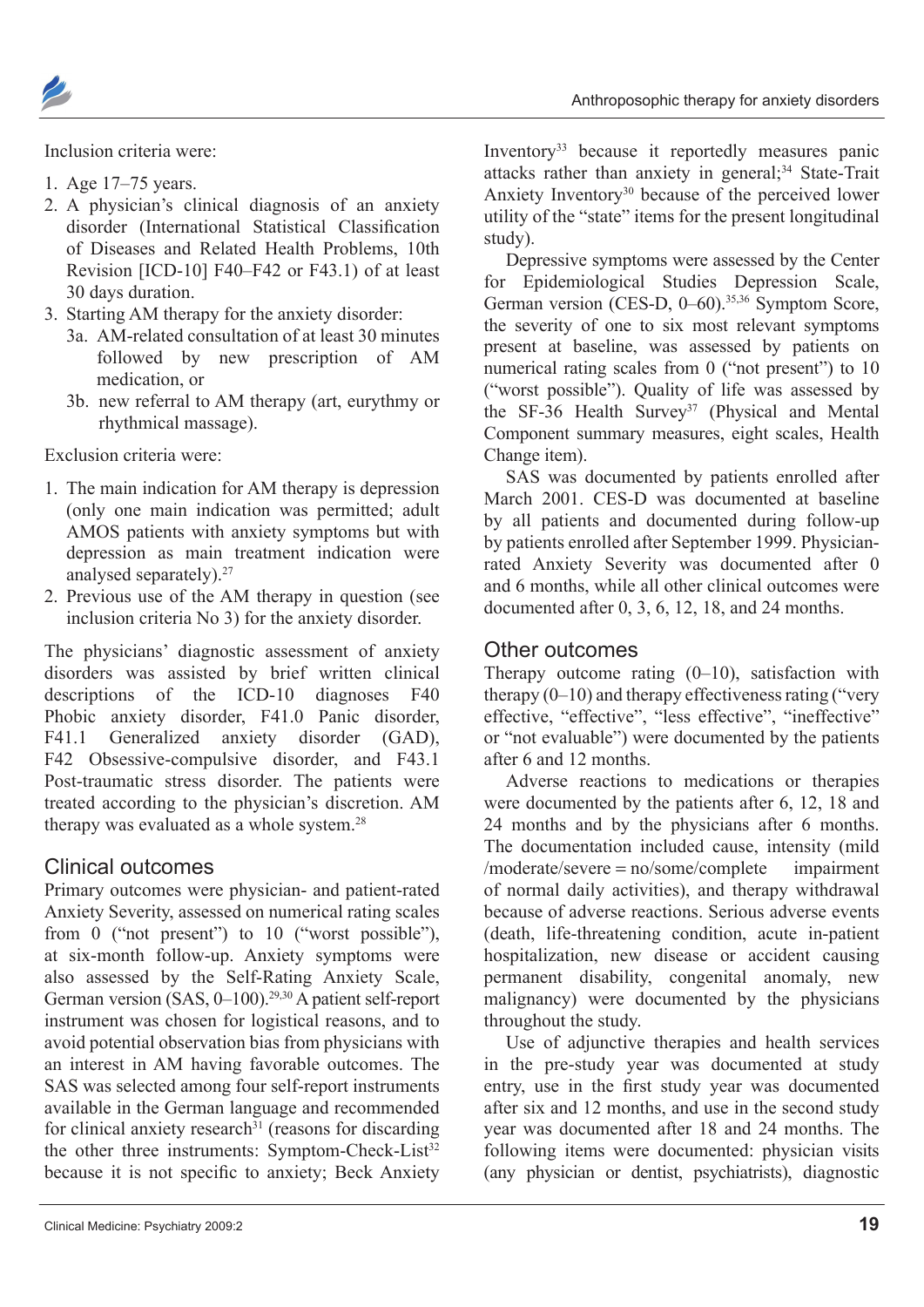imaging (x-rays, computer tomography, magnetic resonance imaging, scintigrams), non-AM medications, physiotherapy, psychotherapy, inpatient hospital and rehabilitation treatment, surgery, and sick leave. Use of psychotherapy and conventional anti-anxiety medication (Anatomical Therapeutic Chemical Classification Index N05A Antipsychotics, N05B Anxiolytics, N05C Hypnotics and sedatives, N06 Antidepressants) in months 0–6 was analysed separately. Patients were classified as users if they had at least six psychotherapy sessions or used antianxiety medication for at least one day per month.

# Data collection

All data were documented with questionnaires returned in sealed envelopes to the study office. The physicians documented eligibility criteria; the therapists documented AM therapy administration; all other items were documented by the patients, unless otherwise stated. The patient responses were not made available to the physicians. The physicians were compensated 40 Euro (after March 2001: 60 Euro) per included and fully documented patient, while the patients received no compensation.

The data were entered twice by two different persons into Microsoft<sup>®</sup> Access 97. The two datasets were compared and discrepancies resolved by checking with the original data.

## Quality assurance, adherence to regulations

The study was approved by the Ethics Committee of the Faculty of Medicine Charité, Humboldt University Berlin, and was conducted according to the Helsinki Declaration and largely following the ICH Guideline for Good Clinical Practice E6. Written informed consent was obtained from all patients before enrolment.

# Data analysis

The data analysis was performed on all patients fulfilling the eligibility criteria, using  $SPSS^{\otimes} 14.0.1$ (SPSS Inc., Chicago, Ill, USA) and StatXact<sup>®</sup> 5.0.3 (Cytel Software Corporation, Cambridge, MA, USA). T-test was used for continuous data with normal distribution; Wilcoxon Signed-Rank test was used for paired continuous data with non-normal distribution: McNemar test and Fisher's exact test were used for dichotomous data. All tests were two-tailed. Significance criterion was  $p \leq 0.05$ . Since this was a descriptive study, no adjustment for multiple comparisons was performed.<sup>38</sup> Pre-post effect sizes were calculated as Standardised Response Mean  $($  mean change score divided by the standard deviation of the change score) and classified as minimal  $(<0.20$ ), small  $(0.20-0.49)$ , medium  $(0.50-0.79)$ , and large  $(\geq 0.80)$ <sup>39,40</sup> In the main analysis, clinical outcomes were analysed in patients with evaluable data for each follow-up, without replacement of missing values.

Three pre-planned sensitivity analyses (SA1–SA3) were performed to assess the influence of patient attrition, natural recovery, and conventional anti-anxiety therapies on the 0–6-month outcome of physician- and patient-rated Anxiety Severity. SA1 concerned attrition bias: Missing values after six months were replaced with the last value carried forward. SA2 concerned natural recovery, which was assumed to be unlikely in patients with disease duration of at least one year.<sup>41</sup> The sample was restricted to patients with disease duration of at least 12 months prior to study enrolment. SA3 concerned the effects of conventional anti-anxiety therapies (see Other Outcomes, above, for details). The sample was restricted to patients not using conventional antianxiety therapies during the first six study months. Post-hoc subgroup analyses were performed on evaluable diagnostic groups and AM therapy modality groups.

# **Results**

# Participating physicians and therapists

The patients were enrolled by 29 physicians with four different qualifications  $(22 \text{ general practitioners},$  three psychiatrists, two internists, and two gynaecologists).  $Comparing these physics in a K-AM-certified physics in a linear transformation.$ in Germany with the same four qualifications but without study patients  $(n = 237)$ , no significant differences were found regarding gender (48.3% vs. 60.3% males), age  $(48.5 \pm 7.7 \text{ vs. } 47.9 \pm 7.9)$ , number of years in practice (19.9  $\pm$  8.1 vs. 19.2  $\pm$  9.1), and the proportion of physicians working in primary care (82.8% vs. 86.2%).

The patients were treated by 36 different AM therapists (eurythmy, art, rhythmical massage). Comparing these therapists to certified therapists

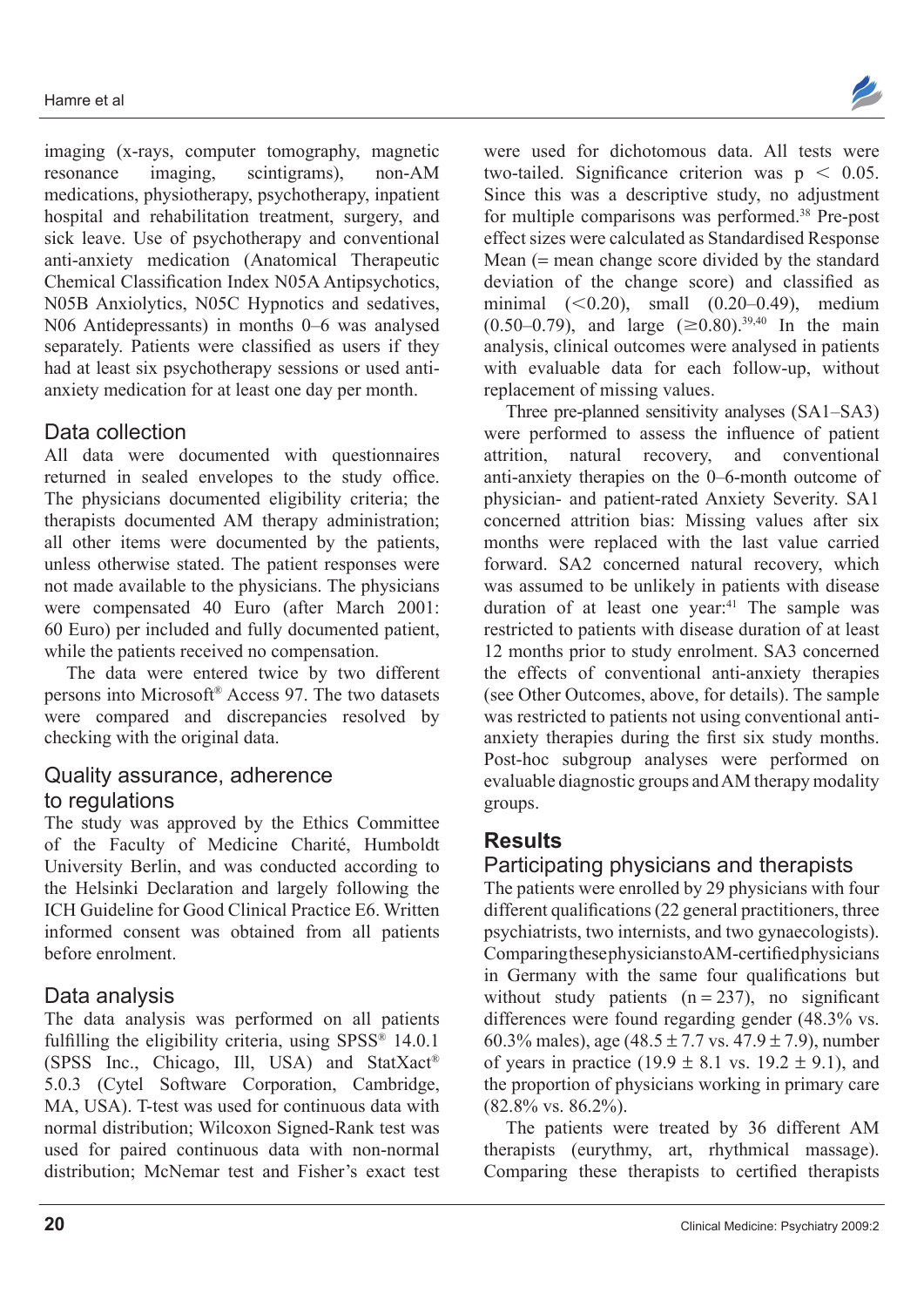

without study patients  $(n = 1131)$ , no significant differences were found regarding gender (86.1% vs.  $80.8\%$  women), age (mean  $50.1 \pm 9.6$  vs.  $50.2 \pm 9.4$  years) or the number of years since therapist qualification  $(11.7 \pm 7.4 \text{ vs. } 13.1 \pm 8.7 \text{ years})$ .

### Patient recruitment and follow-up

A total of 75 patients starting AM therapies for anxiety disorders were screened for inclusion. Of these patients, 64 fulfilled all eligibility criteria and were included in the analysis. Eleven patients were not included; in two of these patients the eligibility criteria were not fulfilled (previous study participation:  $n = 1$ ; ongoing use of AM therapy in question:  $n = 1$ ). The remaining nine patients were potentially eligible but not included for the following reasons: no informed consent  $(n = 4)$ , physician's baseline documentation incomplete  $(n = 3)$ , patients' and physicians' baseline questionnaire dated  $>$ 30 days apart (n = 1), administrative reasons  $(n = 1)$ . Included patients  $(n = 64)$  and potentially eligible but not included patients  $(n = 9)$  did not differ significantly regarding age, gender, duration of anxiety disorder or evaluable baseline scores (physician and patient-rated Anxiety Severity, Symptom Score).

A total of 78% of patients ( $n = 50/64$ ) were enrolled by general practitioners,  $13\%$  (n = 8) by psychiatrists,  $6\%$  (n = 4) by internists, and  $3\%$  (n = 2) by gynaecologists. The physicians' settings were primary care practices (84% of patients,  $n = 54/64$ ), referral practice (14%,  $n = 9$ ), and outpatient clinics (2%,  $n = 1$ ). Each physician enrolled 1–2 patients (69%,  $n = 20/29$  physicians), 3–4 patients (21%,  $n = 6$ ), or 5–6 patients  $(10\%, n = 3)$ .

The last patient follow-up ensued on 21 November 2007. A total of 94%  $(60/64)$  of patients returned at least one follow-up questionnaire. The patients were administered a total of 320 follow-up questionnaires, out of which  $252$  (79%) were returned. Follow-up rates were  $88\%$  (n = 56/64), 80%, 78%, 77%, and 80% after 3, 6, 12, 18, and 24 months, respectively. Respondents  $(n = 50)$ and non-respondents  $(n = 14)$  of the six-month follow-up questionnaire did not differ significantly regarding age, gender, disease duration or baseline parameters (physician- and patient-rated Anxiety Severity, SAS, Symptom Score). Corresponding

Clinical Medicine: Psychiatry 2009:2 **21**

dropout analysis for the 24-month follow also showed no significant differences between respondents ( $n = 51$ ) and non-respondents ( $n = 13$ ). The physician six-month follow-up documentation was available for 94% (60/64) of patients.

### Baseline characteristics

The patients were recruited from 9 of 16 German federal states. Age groups were 19–29 years  $(16\%, n = 10/64), 30-49 \text{ years } (58\%, n = 37),$ and 50–69 years  $(27\%, n = 17)$  with a mean age of  $42.3 \pm 11.4$  years (range 19–68 years). A total of 86% ( $n = 55/64$ ) of the patients were women. Compared with the German population, patients had higher educational and occupational levels and were less frequently regular smokers, daily alcohol consumers, and overweight. Socio-demographic status was similar to the population regarding unemployment, severe disability status, sports activities, and the proportion of patients living alone and less favourable for work disability pension and sick-leave (Table 1).

A total of  $36\%$  (n =  $23/64$ ) of patients had more than one anxiety diagnosis, while  $55\%$  (n =  $35/64$ ) had more than one mental diagnosis (ICD-10) F00–F99). Most frequent anxiety diagnoses were GAD (44% of patients) and panic disorder (39%) (Table 2). Median duration of the anxiety disorder was 4.5 years (interquartile range [IQR] 1.0–20.0 years, range 6 weeks to 40 years, mean  $9.5 \pm 10.4$ years).

A current comorbid non-anxiety disease was present in 81% (52/64) of patients, with a median of 2 (IQR 1–3) comorbid diseases per patient. Most common comorbid diseases, classified by ICD-10, were musculoskeletal, gastrointestinal and circulatory diseases (Table 2). Most common comorbid nonanxiety mental disorders (ICD-10 three-digit codes) were F32 Depressive episode (8% of patients,  $n = 5/64$ ) and F48 Other neurotic disorder (3%,  $n = 2$ ). A total of  $74\%$  (45/61) of evaluable patients had clinically relevant depressive symptoms (CES-D $\geq$ 24 points.42) In the pre-study year the patients had had an average of 7.1  $\pm$  12.2 visits to psychiatrists (0 visits:  $n = 27/61$  evaluable patients;  $1-7$  visits:  $n = 15/61$ ;  $\geq$ 8 visits: n = 19/61) and 7.8  $\pm$  14.2 psychotherapy sessions (0 sessions:  $n = 35/63$  evaluable patients,  $1-7$  sessions:  $n = 6/63$ ,  $\geq 8$  sessions:  $n = 22/63$ ).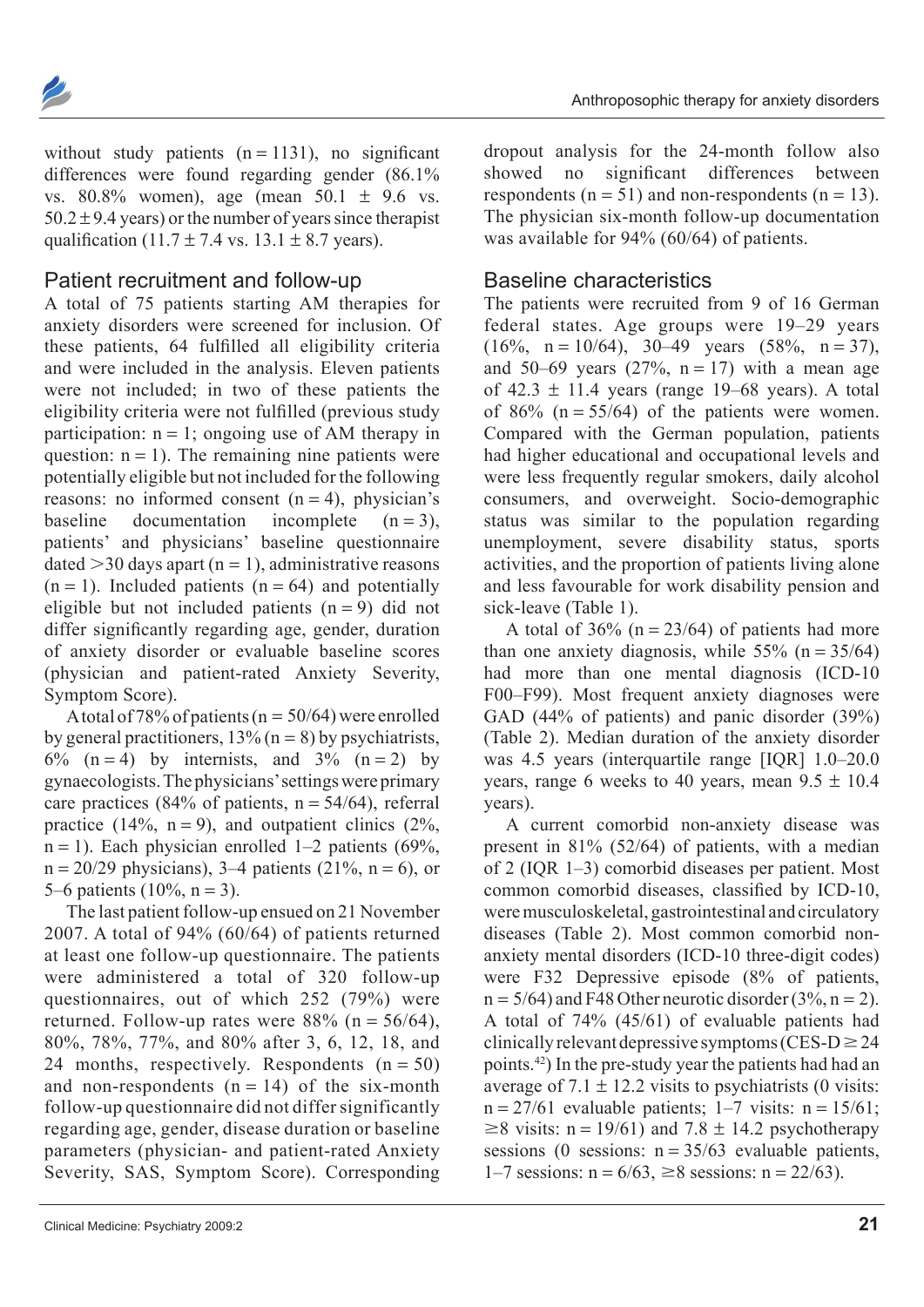

### **Table 1.** Socio-demographic data.

| Item                                                                                        | Subgroup                        | <b>Study patients</b> |               | German<br>adult<br>population | <b>Source</b> |
|---------------------------------------------------------------------------------------------|---------------------------------|-----------------------|---------------|-------------------------------|---------------|
|                                                                                             |                                 | N                     | $\frac{0}{0}$ | $\frac{0}{0}$                 |               |
| Education <sup>53</sup>                                                                     | Low (level 1)                   | 17/64                 | 27%           | 43%                           | 54            |
|                                                                                             | Intermediate (level 2)          | 38/64                 | 59%           | 43%                           |               |
|                                                                                             | High (level 3)                  | 9/64                  | 14%           | 14%                           |               |
| Wage earners                                                                                |                                 | 4/41                  | 10%           | 18%                           | 55            |
| Unemployed during last 12 months                                                            | Economically active<br>patients | 4/41                  | 10%           | 10%                           | 55            |
| Living alone                                                                                |                                 | 14/64                 | 22%           | 21%                           | 55            |
| Net family income $< 900 \in$ per<br>month                                                  |                                 | 14/50                 | 28%           | 16%                           | 55            |
| Alcohol use daily (patients) vs.                                                            | Male                            | 1/9                   | 11%           | 28%                           | 56            |
| almost daily (Germany)                                                                      | Female                          | 1/55                  | 2%            | 11%                           |               |
| Regular smoking                                                                             | Male                            | 1/9                   | 11%           | 37%                           | 57            |
|                                                                                             | Female                          | 6/55                  | 11%           | 28%                           |               |
| Sports activity $\geq$ 1 hour weekly                                                        | Age 25-69                       | 25/57                 | 44%           | 39%                           | 58            |
| Body mass index $\geq$ 25 (overweight)                                                      | Male                            | 2/8                   | 22%           | 56%                           | 55            |
|                                                                                             | Female                          | 14/55                 | 26%           | 39%                           |               |
| Permanent work disability pension                                                           |                                 | 5/64                  | 8%            | 3%                            | 59            |
| Severe disability status                                                                    |                                 | 6/64                  | 9%            | 12%                           | 60            |
| Sick leave days in the last 12 months<br>Economically active<br>patients<br>(mean $\pm$ SD) |                                 | $45,5 \pm 84,47$      |               | 17.0%                         | 61            |

## **Therapy**

At study enrolment, the duration of the consultation with the AM physician was  $\leq$ 30 min in 53% (n = 34/64) of patients,  $30-44$  min in  $23\%$  (n = 15),  $45-59$  min in  $5\%$  $(n = 3)$ , and  $\geq 60$  min in 19%  $(n = 12)$ . At enrolment  $9\%$  (n = 6/64) of patients fulfilled Inclusion Criterion 3a (AM-related consultation of  $\geq 30$  minutes followed by new prescription of AM medication),  $80\%$  (n = 51) fulfilled Inclusion Criterion 3b (referrall to AM eurythmy/art/massage therapy), and 11%  $(n = 7)$  fulfilled Inclusion Criteria 3a and 3b. Of the 58 patients referred to AM eurythmy/art/massage therapy,  $81\%$  (n = 47) had the planned AM therapy,  $3\%$  (n = 2) did not have AM therapy, and for  $16\%$  $(n = 9)$  the AM therapy documentation is incomplete. AM therapies used were eurythmy therapy  $(n = 26$ patients), rhythmical massage therapy  $(n = 2)$ , and art therapy  $(n = 19)$  with the therapy modalities painting/ drawing/clay ( $n = 13$ ), speech exercises ( $n = 4$ ), and music ( $n = 2$ ). The AM therapy started median 5 (IQR) 0–36) days after enrolment. Median therapy duration was 120 days (IOR 92-175 days, mean  $153.2 \pm 96.7$ days), median number of therapy sessions was 12 (IQR 10–19, mean  $15.1 \pm 8.2$  sessions). During the 24-month follow-up,  $56\%$  (n = 36/64) of patients used AM medications for anxiety or other indications.

The use of adjunctive therapies, health services, and sick leave was compared between the pre-study year and the first and second years, respectively. Two significant changes were found: The number of psychotherapy sessions increased from average  $7.8 \pm 14.3$  sessions in the pre-study year to  $12.1 \pm 17.5$ sessions in the first year ( $p = 0.026$ ), and the number of inpatient rehabilitation days decreased from  $3.8 \pm 12.4$  days in the pre-study year to  $0.0 \pm 0.0$ days in the second year ( $p = 0.024$ ). The number of evaluable patients receiving inpatient rehabilitation was  $n = 8/64$  in the pre-study year,  $n = 1/49$  in the first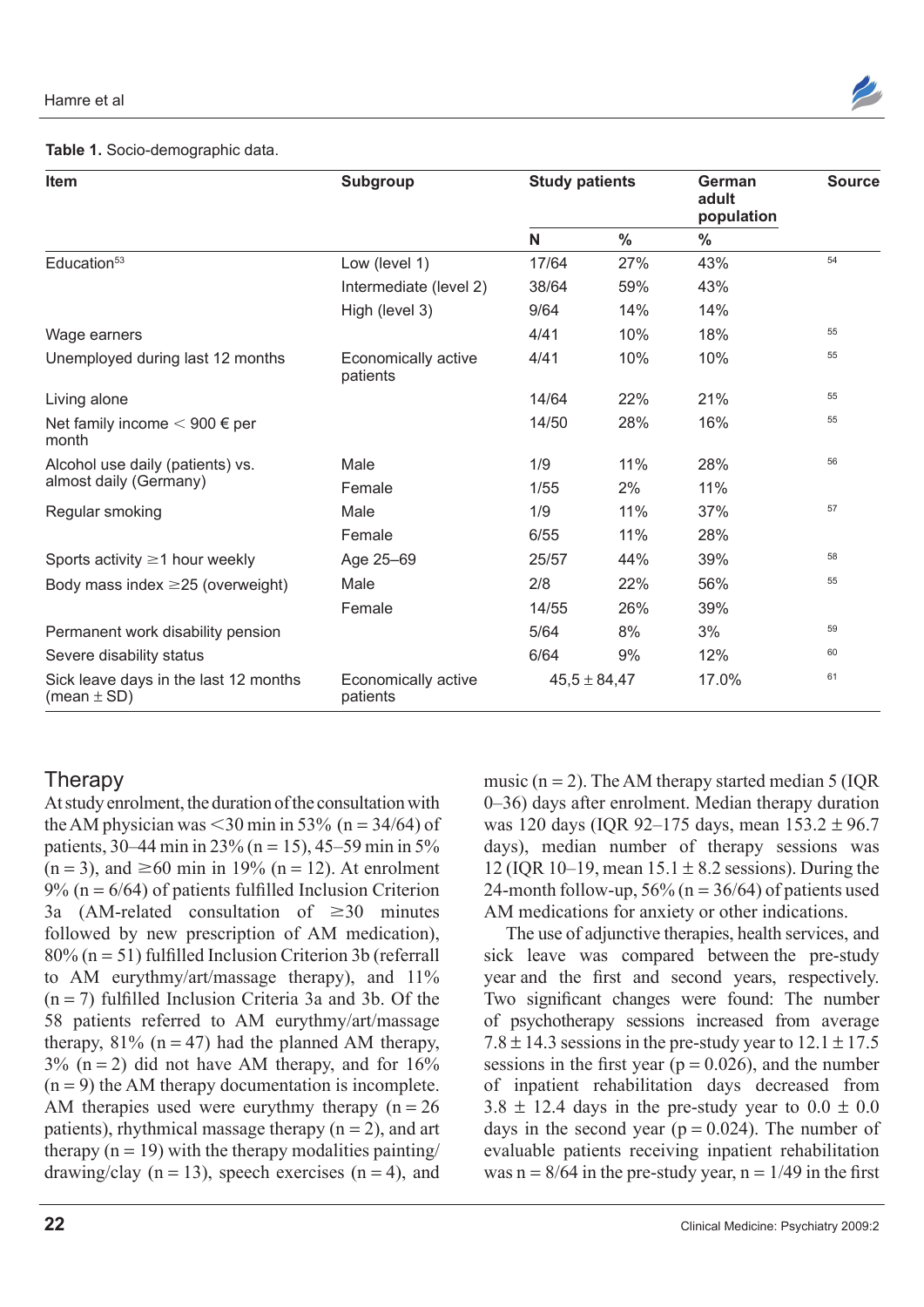

| <b>ICD-10</b> | Diagnosis of anxiety disorder ( $n = 64$ patients,<br>multiple responses possible) | N  | $\frac{0}{0}$ |  |  |  |  |
|---------------|------------------------------------------------------------------------------------|----|---------------|--|--|--|--|
| F41.1         | Generalized anxiety disorder                                                       | 28 | 44%           |  |  |  |  |
| F41.0         | Panic disorder                                                                     | 25 | 39%           |  |  |  |  |
| F40           | Phobic anxiety disorder                                                            | 15 | 23%           |  |  |  |  |
| F42           | Obsessive-compulsive disorder                                                      | 7  | 11%           |  |  |  |  |
| F43.1         | Post-traumatic stress disorder                                                     | 5  | 8%            |  |  |  |  |
| F41.9         | Anxiety disorder, unspecified                                                      | 4  | 6%            |  |  |  |  |
| F41.8         | Other specified anxiety disorders                                                  | 3  | 5%            |  |  |  |  |
|               | Duration of anxiety disorder ( $n = 64$ patients)                                  |    |               |  |  |  |  |
|               | 1-5 months                                                                         | 4  | 6%            |  |  |  |  |
|               | 6-11 months                                                                        | 7  | 11%           |  |  |  |  |
|               | 1-4 years                                                                          | 21 | 33%           |  |  |  |  |
|               | $\geq$ 5 years                                                                     | 32 | 50%           |  |  |  |  |
| <b>ICD-10</b> | Non-anxiety comorbid diseases ( $n = 122$ diagnoses)                               |    |               |  |  |  |  |
| M00-M99       | Diseases of the musculoskeletal system and connective tissue                       | 25 | 20%           |  |  |  |  |
| K00-K93       | Diseases of the digestive system                                                   | 17 | 14%           |  |  |  |  |
| 100-199       | Diseases of the circulatory system                                                 | 15 | 12%           |  |  |  |  |
| F00-F99       | Mental and behavioural disorders                                                   | 13 | 11%           |  |  |  |  |
| E00-E90       | Endocrine, nutritional and metabolic diseases                                      | 11 | 9%            |  |  |  |  |
|               | Other diagnoses                                                                    | 41 | 34%           |  |  |  |  |

#### **Table 2.** Disease status at baseline.

ICD-10: International statistical classification of diseases and related health problems, 10th revision.

study year, and  $n = 0/46$  in the second year. No other items (number of physician/dentist or psychiatrist visits, diagnostic imaging, non-AM medications, physiotherapy, inpatient hospitalisation, surgery, sick leave) changed significantly in any period.

The use of psychotherapy and conventional anti-anxiety medications in months 0–6 was analysed separately. A total of  $33\%$  (n = 17/51) of evaluable patients had psychotherapy,  $24\%$  (n = 12/51) used conventional anti-anxiety medications (see Methods for definition), while  $55\%$  (n = 28/51) used neither psychotherapy nor anti-anxiety medications.

### Clinical outcomes

All clinical outcomes were improved from baseline at all subsequent follow-ups (Figs. 1–5). For 12 of the 16 outcomes (physician- and patient-rated Anxiety Severity, SAS, CES-D, Symptom Score, and seven SF-36 scores) all improvements from baseline were significant at all follow-ups. The SF-36 scales

Physical Function and Role Physical did not improve significantly in months  $0-3$ , but at subsequent followups all improvements from baseline were significant (except Physical Function in months  $0-24$ ). SF-36 Physical Component summary and the SF-36 scale Bodily Pain did not improve significantly at any follow-ups (except Bodily Pain in months  $0-12$ ).

At six-month follow-up an improvement of  $\geq 50\%$ of baseline Anxiety Severity was observed in 57%  $(n = 25/44)$  of evaluable patients for patient rating and in 58% ( $n = 33/57$ ) for physician rating. Effect sizes for the 0–6-month comparison were large for nine outcomes (physician- and patient-rated Anxiety Severity, Symptom Score, SAS, CES-D, and four SF-36 scores), medium for one outcome, and small for six outcomes (Table 2). Subgroup analyses showed similar improvement in evaluable diagnostic groups (GAD, panic disorder) and therapy modality groups (eurythmy therapy, AM art therapy) (Table 3).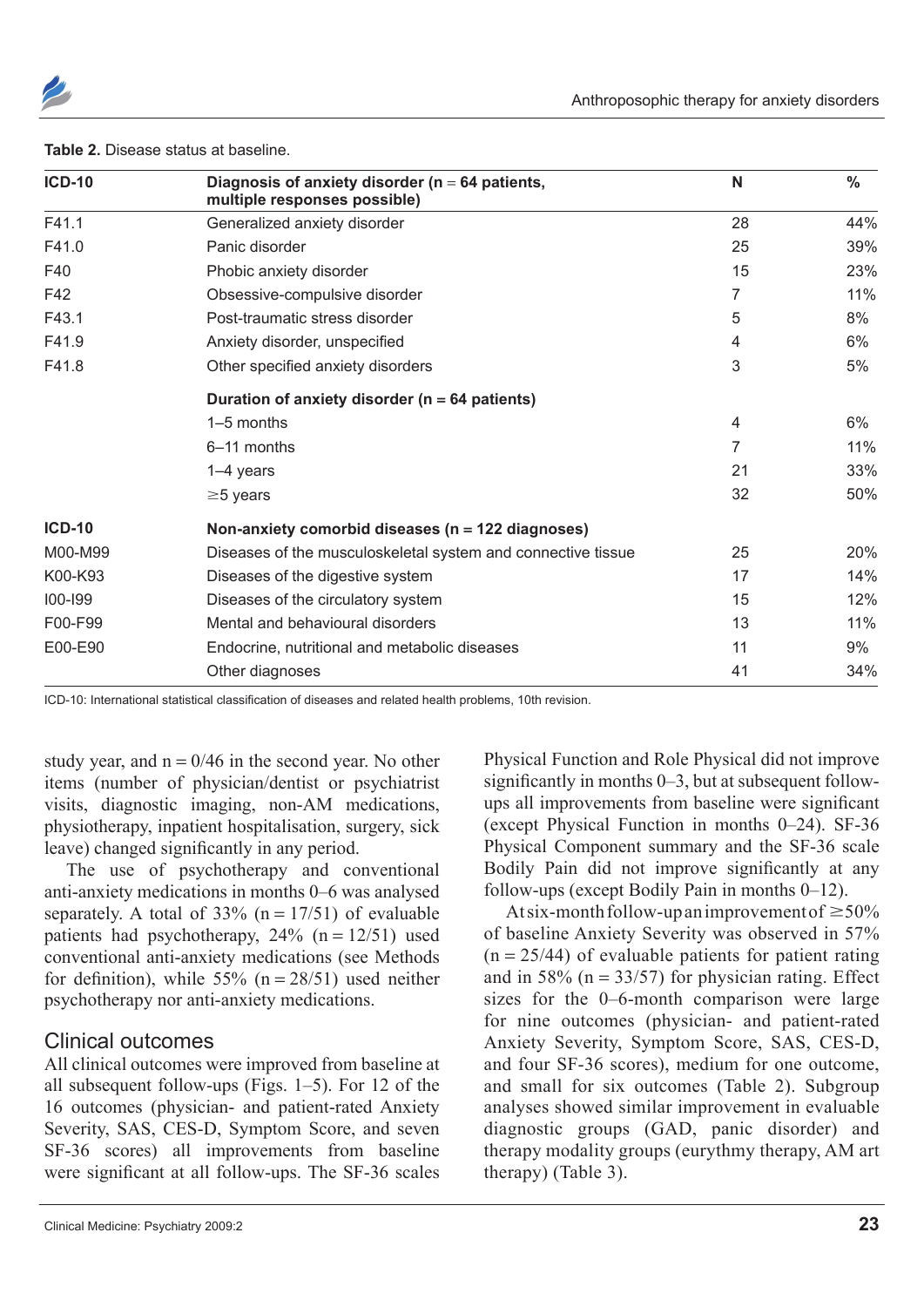



Figure 1. Anxiety Severity. Range: 0 "not present", 10 "worst possible". Physician rating, n = 63. Patient rating, n = 56.

We performed three sensitivity analyses of the 0–6-month outcome of physician- and patient-rated Anxiety Severity (Table 4: SA1–SA3; see Methods for further description). For physician rating, the individual analyses resulted in a reduction of the average 0–6 month improvement of maximum 11%  $(3.60 \rightarrow 3.22$  points). Combining all three analyses, the improvement was reduced by 12%







**Figure 3.** Symptom Score. Range: 0 "not present", 10 "worst possible". Patient rating,  $n = 63$ .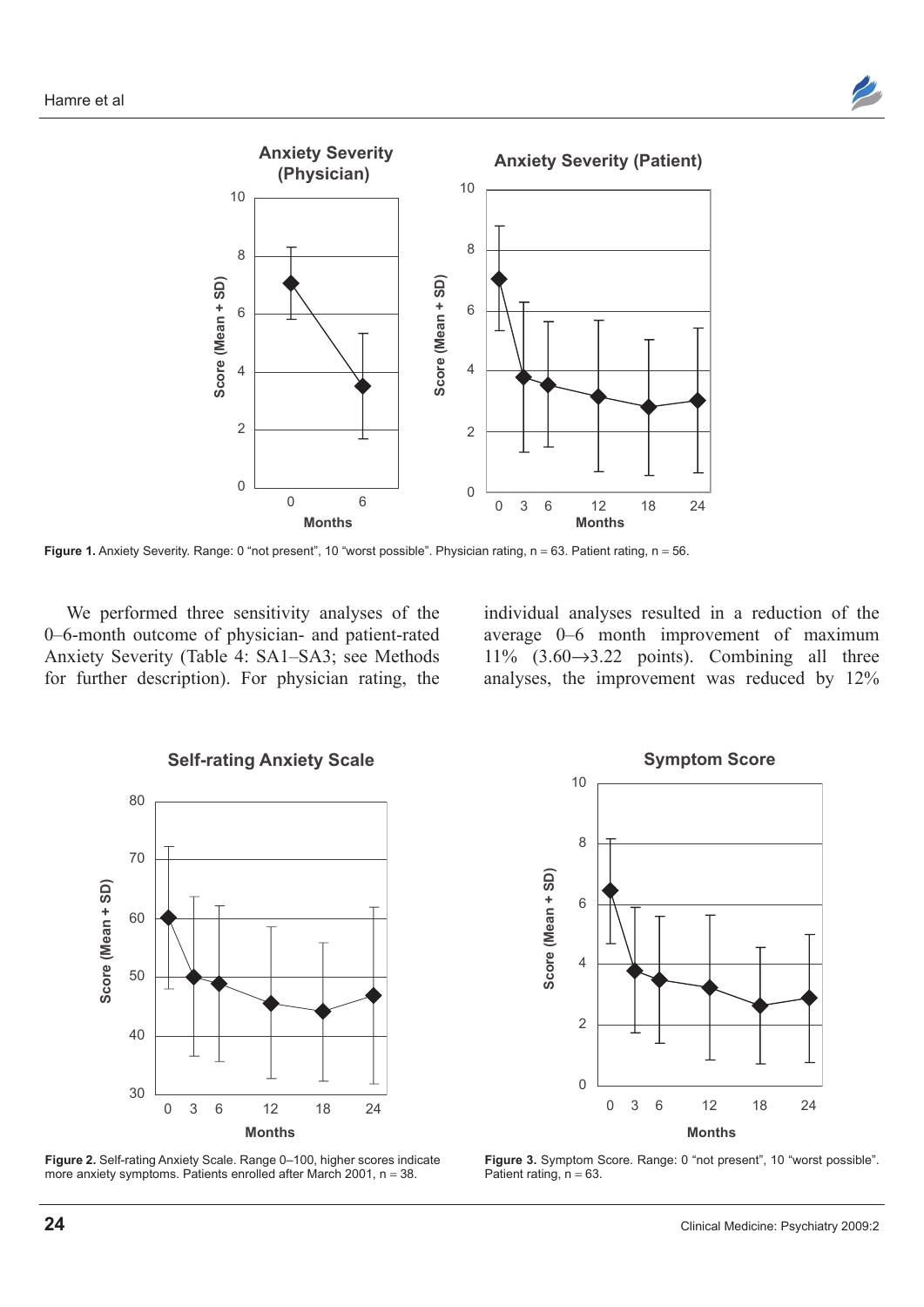



**Figure 4.** Center for Epidemiological Studies Depression Scale, German version (CES-D). Range: 0–60, higher scores indicate more depressive symptoms. Patients enrolled after September 1999,  $n = 55$ .

 $(3.60\rightarrow3.17$  points). For patient rating, the individual analyses resulted in a reduction of the improvement of maximum  $14\%$  (3.50 $\rightarrow$ 3.00 points). Combining all three analyses, the improvement was increased by  $3\% (3.50 \rightarrow 3.59 \text{ points}).$ 

### Other outcomes

At six-month follow-up, patients' average therapy outcome rating (numeric scale from 0 "no help at all" to 10 "helped very well") was  $6.82 \pm 2.74$  and patient satisfaction with therapy (from 0 "very dissatisfied" to 10 "very satisfied") was  $7.61 \pm 2.65$ . The patients' effectiveness rating of eurythmy, art or rhythmical massage therapy was positive ("very effective" or "effective") in  $86\%$  (37/43) of evaluable patients who had started therapy, and negative ("less effective", "ineffective" or "not evaluable") in 14%. The ratings of therapy outcome, satisfaction, and effectiveness did not change significantly between 6- and 12-month follow-up.

The frequency of reported adverse drug reactions was  $14\%$  (n = 5 of 36 users) for AM medications and 14% ( $n = 7$  of 50 users) for non-AM medications. Adverse drug reactions of severe intensity were reported in six patients (AM medications:  $n = 3$ , non-AM medications:  $n = 3$ ), while medication was stopped due to reported adverse reactions in eight patients (AM medications:  $n = 5$ , non-AM medications:  $n = 3$ ). Adverse reactions from nonmedication therapies were reported in four patients (eurythmy therapy:  $n = 2$ , psychotherapy:  $n = 1$ , Dorn therapy:  $n = 1$ ). Two serious adverse events occurred: One patient was acutely hospitalized for 34 days for panic disorder, and one patient died from Acquired Immunodeficiency Syndrome (AIDS). None of these events were related to any therapy or medication.

### **Discussion**

This is the first prospective evaluation of AM treatment for anxiety disorders. We aimed to obtain information on AM therapy for this indication under routine outpatient conditions in Germany and studied adults starting AM therapy for anxiety disorders. Most frequent anxiety diagnoses were GAD, panic disorder, and phobic disorders. Two-third of patients engaged in eurythmy movement exercises or artistic therapies; half of patients used AM medications: one-fourth used conventional anti-anxiety medications. Under AM treatment, significant and sustained improvements of anxiety symptoms, other symptoms, and quality of life were observed.

Strengths of this study include a detailed assessment of the therapy setting and therapy-related factors, a long follow-up period, and a high representativeness:  $11\%$  of all AM-certified physicians seeing anxiety patients in Germany participated, the participating AM physicians and therapists resembled all eligible physicians and therapists with respect to sociodemographic characteristics, and 88% of screened and eligible patients were enrolled. These features suggest that the study to a high degree mirrors contemporary AM practice.

Because the frequency of individual anxiety diagnoses in AM outpatient care was largely unknown prior to the study, we included patients with a range of anxiety diagnoses. Also, to mirror clinical practice, where the selection of AM therapy options will vary according to individual features, we assessed AM as a whole system.28 Supplementary subgroup analyses were possible and showed similar improvements in patients with GAD and panic disorder, and in patients receiving eurythmy therapy and AM art therapy. However, the sample size for other anxiety diagnoses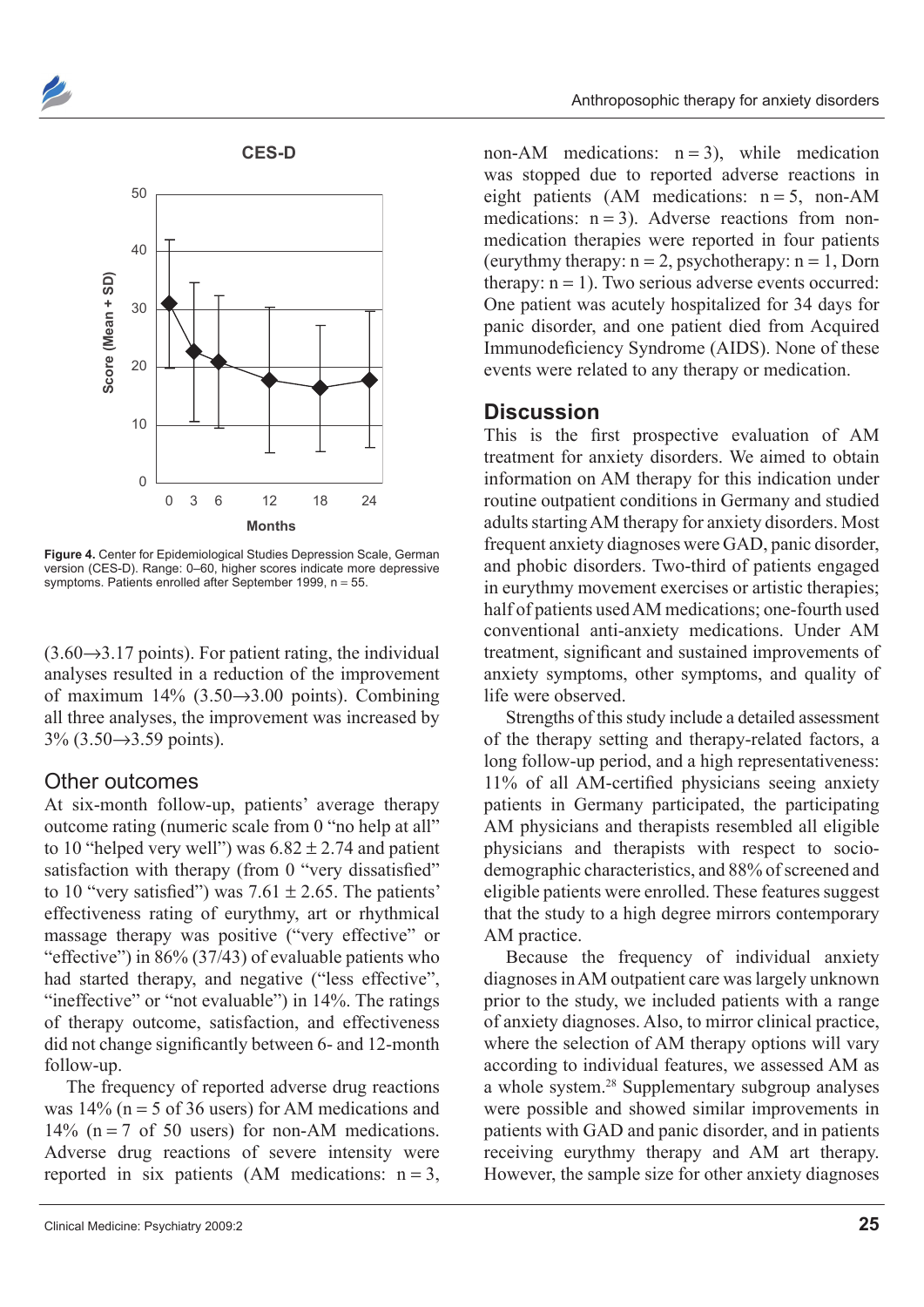

**Table 3.** Clinical outcomes (0–6 months).

| Outcome (range)                       | $\mathsf{N}$ | 0 months      | 6 months      | 0-6 month difference*   |         | <b>SRM</b> | <b>Score values</b><br>in adult<br>population |
|---------------------------------------|--------------|---------------|---------------|-------------------------|---------|------------|-----------------------------------------------|
|                                       |              | Mean (SD)     | Mean (SD)     | <b>Mean (95%-CI)</b>    | P-value |            | Mean (SD)                                     |
| Anxiety Severity,<br>Physician (0-10) |              |               |               |                         |         |            | No data                                       |
| • All diagnoses and<br>therapies      | 57           | 7.16(1.18)    | 3.56(1.80)    | 3.60 (2.97 to 4.22)     | < 0.001 | 1.52       |                                               |
| • Generalized<br>anxiety disorder     | 23           | 6.96(1.22)    | 3.43(1.38)    | 3.52 (2.70 to 4.35)     | < 0.001 | 1.85       |                                               |
| • Panic disorder                      | 22           | 7.27(1.12)    | 3.18(1.76)    | 4.09 (3.06 to 5.12)     | < 0.001 | 1.76       |                                               |
| • Eurythmy therapy                    | 32           | 7.09(1.17)    | 3.44(1.81)    | 3.66 (2.78 to 4.53)     | < 0.001 | 1.51       |                                               |
| • AM art therapy                      | 16           | 7.06(1.39)    | 3.75(1.95)    | 3.31 (1.90 to 4.73)     | < 0.001 | 1.25       |                                               |
| Anxiety Severity,<br>Patient (0-10)   |              |               |               |                         |         |            | No data                                       |
| • All diagnoses and<br>therapies      | 44           | 7.09(1.72)    | 3.59(2.08)    | 3.50 (2.88 to 4.12)     | < 0.001 | 1.71       |                                               |
| • Generalized<br>anxiety disorder     | 19           | 7.42 (1.26)   | 3.63(1.83)    | 3.79 (2.98 to 4.60)     | < 0.001 | 2.25       |                                               |
| • Panic disorder                      | 17           | 7.06(1.52)    | 3.29(1.83)    | 3.76 (2.79 to 4.74)     | < 0.001 | 1.99       |                                               |
| • Eurythmy therapy                    | 24           | 6.75(1.82)    | 3.42(1.79)    | 3.33 (2.43 to 4.24)     | < 0.001 | 1.56       |                                               |
| • AM art therapy                      | 14           | 7.64(1.34)    | 3.93(2.64)    | 3.71 (2.40 to 5.02)     | < 0.001 | 1.64       |                                               |
| Symptom Score<br>$(0 - 10)$           | 49           | 6.35(1.70)    | 3.52(2.09)    | 2.83 (2.30 to 3.37)     | < 0.001 | 1.52       | No data                                       |
| SAS (0-100)                           | 26           | 60.91 (13.12) | 49.04 (13.52) | 11.88 (7.70 to 16.05)   | < 0.001 | 1.15       | 27.0 $(4.7)^{30}$                             |
| CES-D (0-60)                          | 41           | 31.04 (11.87) | 22.24 (11.94) | 8.79 (5.61 to 11.98)    | < 0.001 | 0.87       | 14.33 (9.66) <sup>36</sup>                    |
| SF-36 Physical<br>Component           | 50           | 47.64 (10.87) | 49.01 (9.86)  | 1.36 $(-1.29$ to 4.02)  | 0.306   | 0.15       | 50.44 (10.08) <sup>62</sup>                   |
| SF-36 Mental<br>Component             | 50           | 28.71 (10.31) | 38.24 (11.37) | 9.53 (5.98 to 13.08)    | < 0.001 | 0.76       | 50.84 (8.70) <sup>62</sup>                    |
| SF-36 Scales (0-100)                  |              |               |               |                         |         |            |                                               |
| • Physical Function                   | 50           | 76.88 (25.24) | 83.92 (21.15) | 7.04 (1.54 to 12.55)    | 0.013   | 0.36       | 87.09 (20.65) <sup>62</sup>                   |
| • Role Physical                       | 50           | 51.50 (39.58) | 65.00 (40.72) | 13.50 (0.97 to 26.03)   | 0.035   | 0.31       | 82.94 (32.58) <sup>62</sup>                   |
| • Role Emotional                      | 50           | 34.00 (37.19) | 56.00 (42.29) | 22.00 (8.12 to 35.88)   | 0.003   | 0.45       | 88.49 (27.80) <sup>62</sup>                   |
| • Social Functioning                  | 50           | 47.00 (26.07) | 65.50 (26.19) | 18.50 (12.36 to 24.64)  | < 0.001 | 0.86       | 88.27 (18.90) <sup>62</sup>                   |
| • Mental Health                       | 50           | 36.96 (17.31) | 53.20 (17.84) | 16.24 (11.24 to 21.24)  | < 0.001 | 0.92       | 73.15 (17.28) <sup>62</sup>                   |
| • Bodily Pain                         | 50           | 60.84 (31.42) | 68.52 (28.64) | 7.68 $(-0.87$ to 16.23) | 0.077   | 0.26       | 78.85 (27.79) <sup>62</sup>                   |
| • Vitality                            | 50           | 33.50 (18.41) | 47.70 (19.95) | 14.20 (9.18 to 19.22)   | < 0.001 | 0.80       | 62.89 (18.36) <sup>62</sup>                   |
| • General Health                      | 50           | 47.84 (18.86) | 53.98 (22.42) | 6.14 (0.92 to 11.36)    | 0.022   | 0.33       | 67.46 (20.33) <sup>62</sup>                   |
| SF-36 Health<br>Change**              | 50           | 3.42(1.14)    | 2.24(1.08)    | 1.18 (0.80 to 1.56)     | < 0.001 | 0.89       | $2.92 (0.99)^{62}$                            |

SAS: Self-rating Anxiety Scale, documented in patient enrolled after March 2001. CES-D: Center for Epidemiological Studies Depression Scale, German version. \*Positive differences indicate improvement. \*\*SF-36 Health Change: range from 1 ("much better now than one year ago") to 5 ("much worse now than one year ago"). SRM: Standardised Response Mean effect size (minimal: <0.20, small: 0.20–0.49, medium: 0.50–0.79, large: ≥0.80)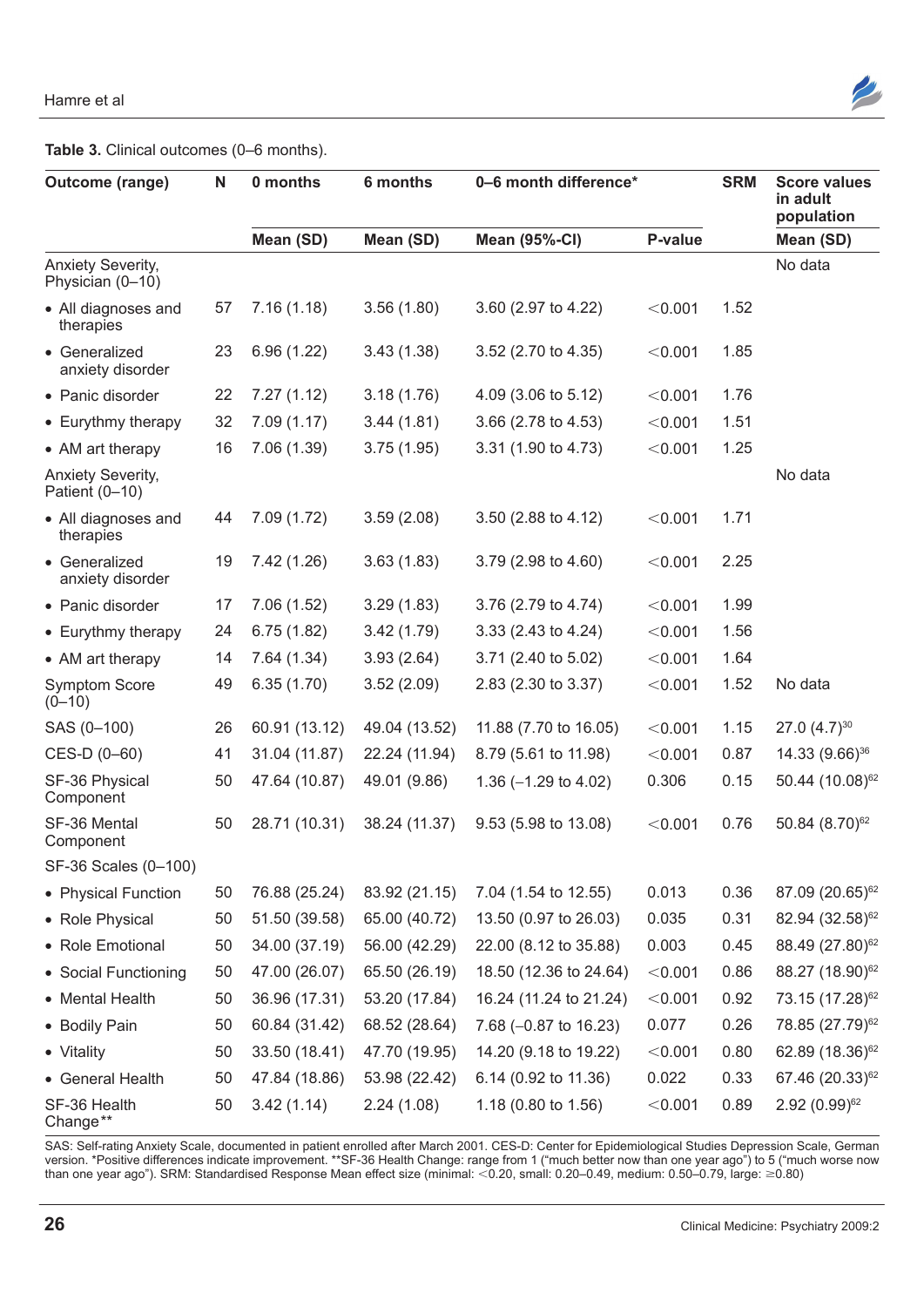| <b>Outcome/Analysis</b>                                                       | N  | 0 months   | 6 months   | 0-6 month difference |         |
|-------------------------------------------------------------------------------|----|------------|------------|----------------------|---------|
|                                                                               |    | Mean (SD)  | Mean (SD)  | <b>Mean (95%-CI)</b> | P-value |
| <b>Physician rating</b>                                                       |    |            |            |                      |         |
| Main analysis: Patients with<br>evaluable data at 0 and 6 months              | 57 | 7.16(1.18) | 3.56(1.80) | $3.60(2.97 - 4.22)$  | < 0.001 |
| SA1: Last value carried forward                                               | 63 | 7.06(1.26) | 3.81(1.94) | $3.25(2.63 - 3.88)$  | < 0.001 |
| SA2: Patients with a disease<br>duration of $\geq$ 12 months                  | 50 | 6.98(1.19) | 3.74(1.80) | $3.22(2.57 - 3.88)$  | < 0.001 |
| SA3: Patients not using<br>conventional anti-anxiety therapy<br>in months 0-6 | 27 | 7.07(1.38) | 3.48(1.65) | $3.59(2.71 - 4.48)$  | < 0.001 |
| $SA1 + SA2 + SA3$                                                             | 23 | 6.83(1.34) | 3.65(1.70) | $3.17(2.26 - 4.08)$  | < 0.001 |
| <b>Patient rating</b>                                                         |    |            |            |                      |         |
| Main analysis: Patients with<br>evaluable data at 0 and 6 months              | 44 | 7.09(1.72) | 3.59(2.08) | $3.50(2.88 - 4.12)$  | < 0.001 |
| SA1: Last value carried forward                                               | 61 | 7.08(1.82) | 4.08(2.47) | $3.00(2.42 - 3.58)$  | < 0.001 |
| SA2: Patients with a disease<br>duration of $\geq$ 12 months                  | 39 | 7.23(1.84) | 3.77(2.25) | $3.46(2.82 - 4.10)$  | < 0.001 |
| SA3: Patients not using<br>conventional anti-anxiety therapy<br>in months 0-6 | 27 | 6.89(1.85) | 3.21(1.97) | $3.63(2.84 - 4.42)$  | < 0.001 |
| $SA1 + SA2 + SA3$                                                             | 22 | 7.09(1.80) | 3.50(2.11) | $3.59(2.73 - 4.45)$  | < 0.001 |

and other AM therapy modality subgroups (medical, rhythmical massage) did not allow for subgroup analysis. Diagnosis, therapy modality, and other predictors of clinical outcome will also be addressed in a multivariate analysis of a larger dataset from the AMOS study (submitted for publication).

To accommodate the study documentation to any anxiety disorder, clinical outcomes did not include a diagnosis-specific instrument for panic disorder.<sup>31</sup> while the SAS, a recommended instrument for GAD, 31 was only documented in a subset of patients.

Since the study had a long recruitment period, the study physicians were not able to participate throughout the period and to screen and enrol all eligible patients (criteria: see Methods section). For a different subset of patients from the AMOS project (patients referred to AM therapies for any chronic indication and enrolled before 1 April 2001), it was estimated that physicians enrolled every fourth eligible patient.<sup>27</sup> This selection could bias results if physicians were able to predict therapy response and if they preferentially screened and enrolled such patients for whom they expected a particularly

favourable outcome. In this case one would expect the degree of selection  $($  = the proportion of eligible vs. enrolled patients) to correlate positively with clinical outcomes. That was not the case, the correlation was almost zero  $(-0.04)$ . This analysis<sup>27</sup> does not suggest that physicians' screening of eligible patients was affected by selection bias.

A limitation of the study is the absence of a comparison group receiving conventional treatment or no therapy. Accordingly, for the observed improvements one has to consider several other causes apart from the AM treatment. We therefore conducted a sensitivity analysis of physician- and patient-rated Anxiety Severity, estimating the influence of attrition bias, natural recovery, and adjunctive therapies. These three factors together explained up till 12% of the 0–6 month improvement. According to a previous analysis from this research program, $41$  regression to the mean due to symptom fluctuation with preferential self-selection to therapy and study inclusion at symptom peaks explained up till 0.43 points (12%) of the improvement of an outcome corresponding to physician-rated Anxiety Severity in this analysis.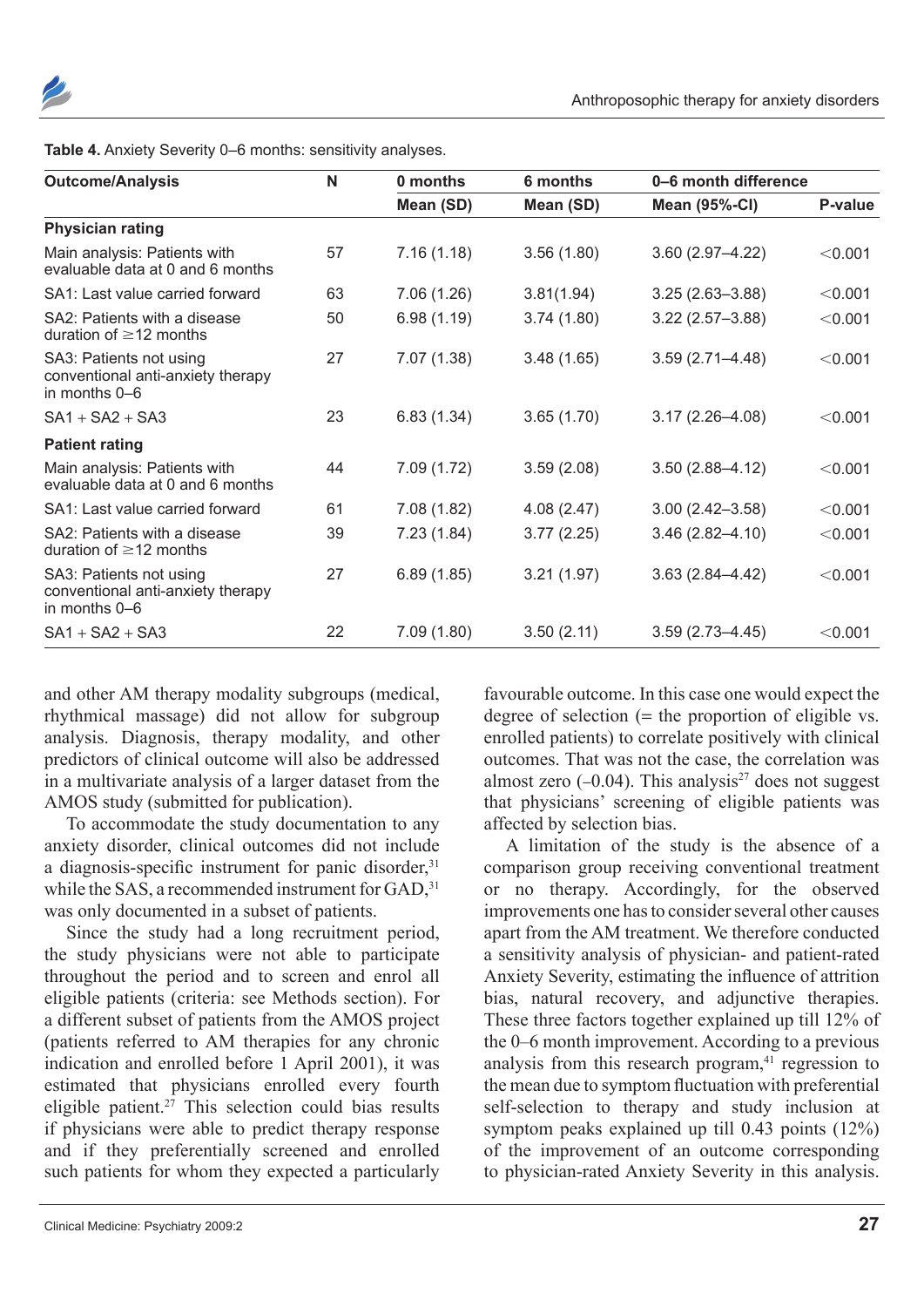



Figure 5. SF-36 Physical and Mental Component summary measures. Higher scores indicate better health, n = 63.

Other possible confounders are psychological factors and non-specific effects. However, since AM therapy was evaluated as a whole system, $28$  the question of specific therapy effects vs. non-specific effects (placebo effects, context effects, physician-patient interactions, patient expectations etc.) was not an issue of the present analysis.

Because 16 clinical outcomes were analysed with a total of 20 comparisons at six-month follow-up (Table 2), the issue of multiple hypothesis-testing arises.38 However, 18 of the 20 comparisons showed significant improvements and 14 comparisons had p-values  $< 0.001$ .

This study provides the first data on the treatment of anxiety disorders in AM settings. The female/ male ratio in this predominantly primary care sample (6.1/1.0) was higher than in German primary care patients with GAD  $(2.1/1.0)^{43}$  or in German population samples with GAD  $(2.1/1.0)^{44}$  or any anxiety disorder  $(2.2/1.0).^{45}$  The higher proportion of women in this sample is in accordance with other studies of AM patients with chronic disease.<sup>19,46,47</sup> This finding might possibly reflect that women are more likely than men to engage in creative therapies such as AM art therapy and eurythmy therapy. Most frequent diagnoses were GAD, panic disorders, and phobic disorders, which is in accordance with data from German primary care.<sup>48</sup> The proportion of patients with more than one mental diagnosis (55%) was similar to the proportion among adults with anxiety disorders in the German population  $(62\%)$ <sup>45</sup> However, these diagnostic comparisons should be treated with caution, since the diagnosis of mental disorders in our study was based on physicians' clinical diagnosis and not on a criteria-based assessment, apart from brief clinical descriptors of anxiety diagnoses. This feature may have lead to an underestimation of comorbid mental diagnoses in our study, as suggested by the low frequency of a physician's diagnosis of depression (8% of patients) compared to the high proportion of patients with clinically relevant depressive symptoms  $(74%)$ .

Baseline anxiety symptom severity, assessed by the SAS, was one-half to one standard deviation higher than baseline scores in clinical trials of anxiety patients from German primary care.<sup>49,50</sup> Mental quality of life at baseline, assessed with the SF-36 Mental Component summary (28 points in all patients, 29 points in patients with GAD), was one-third standard deviation worse than in German adults with GAD.44 Other anxiety-related baseline data such as number of anxiety episodes, recent crises or psychiatric inpatient hospitalizations were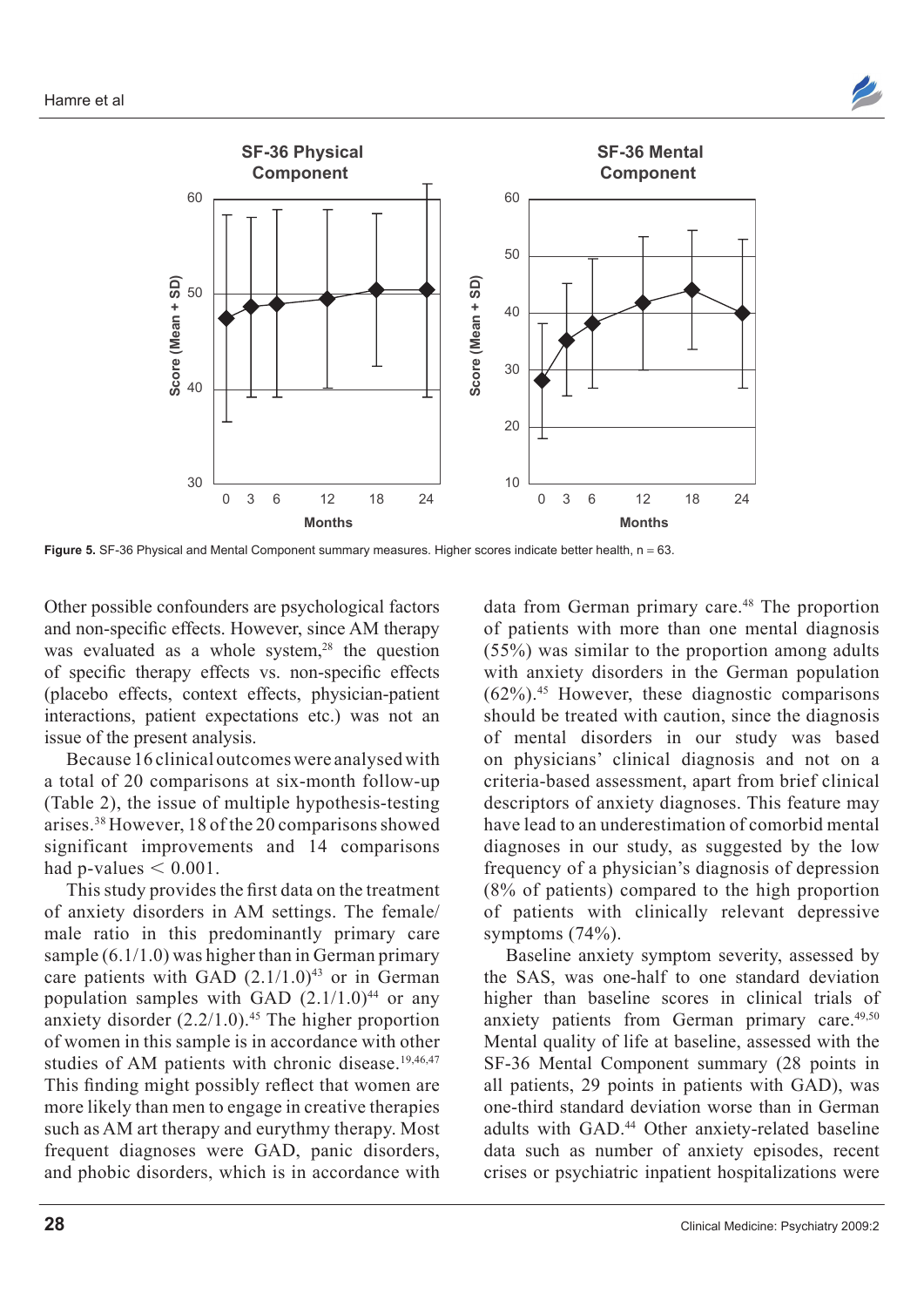

not documented and can therefore not be compared to other studies. The proportion of responders at six-month follow-up (patients with 50% improvement of Anxiety Severity from baseline:  $57\%-58\%$ ) was of the same order of magnitude as responder rates in trials of anti-anxiety medications or psychotherapy.9,10,13

Previous studies have found beneficial effects of AM therapies on anxiety in cancer patients. $51,52$ The present study is the first to demonstrate improvement of patients with anxiety disorders under AM treatment.

In the first six months after enrolment,  $55\%$  of study patients had no standard therapy (psychotherapy, anti-anxiety medication). Some patients with anxiety disorders will not profit from standard therapies; other patients discontinue standard therapies due to adverse reactions or reject them because they are passive (medication) or can be felt as intrusive or too verbal (psychotherapy). In this context, the AM non-verbal and artistic exercising therapies offer a different approach or even a bridge to opening up communication on a verbal level.19

## **Conclusions**

In this study, adults with anxiety disorders under AM treatment had long-term reduction of symptoms and improvement of quality of life. Improvements were similar in patients not using anti-anxiety medications or psychotherapy. Although the pre-post design of the present study does not allow for conclusions about comparative effectiveness, study findings suggest that AM therapies may be useful in the long-term care of patients with anxiety disorders.

# **List of Abbreviations**

 $\pm$ , standard deviation; AM, Anthroposophic Medicine; AMOS, Anthroposophic Medicine Outcomes Study; CES-D, Center for Epidemiological Studies Depression Scale, German version: GAD, Generalized anxiety disorder;ICD-10, International Statistical Classification of Diseases and Related Health Problems, 10th Revision; IQR, interquartile range; SA, Sensitivity analysis; SAS, Self-Rating Anxiety Scale.

# **Competing Interests**

Within the last five years HJH and GSK have received restricted research grants from the pharmaceutical companies Weleda and Wala, who produce AM medications. Otherwise all authors declare that they have no competing interests.

# **Authors' Contributions**

HJH, CMW, GSK, SNW, and HK contributed to study design. HJH, AG, and HK contributed to data collection. HJH, RZ, and HK wrote the analysis plan, HJH and AG analysed data. HJH was principal author of the paper, had full access to all data, and is guarantor. All authors contributed to manuscript drafting and revision and approved the final manuscript.

# **Acknowledgements**

This study was funded by the Software-AG Stiftung and the Innungskrankenkasse Hamburg, with supplementary grants from the Helixor Stiftung, the Mahle Stiftung, and the Zukunftsstiftung Gesundheit. The sponsors had no influence on design and conduct of the study; collection, management, analysis or interpretation of the data; or preparation, review or approval of the manuscript. We thank Wilfried Tröger for helpful discussions. We also thank two anonymous reviewers for detailed and constructive comments on an earlier draft of this paper. Our special thanks go to the study physicians, therapists, and patients for participating.

# **References**

- 1. Michael T, Zetsche U, Margraf J. Epidemiology of anxiety disorders. Psychiatry. 2007;6(4):136-42.
- 2. Baumeister H. Harter M. Prevalence of mental disorders based on general population surveys. *Soc Psychiatry Psychiatr Epidemiol*  $42(7)$  537-46
- 3. Mendlowicz MV, Stein MB. Quality of life in individuals with anxiety disorders. *Am J Psychiatry*. 2000;157(5):669-82.
- 4. Alonso J, Angermeyer MC, Bernert S, et al. Disability and quality of life impact of mental disorders in Europe: results from the European Study of the Epidemiology of Mental Disorders (ESEMeD) project. *Acta Psychiatr*  Scand Suppl. 2004;(420):38-46.
- 5. Olatunii BO, Cisler JM. Tolin DF. Quality of life in the anxiety disorders: a meta-analytic review. *Clin Psychol Rev.* 2007;27(5):572-81.
- 6. Ormel J, Petukhova M, Chatterji S, et al. Disability and treatment of specific mental and physical disorders across the world. Br J Psychiatry. 2008;192(5):368-75.
- 7. Katon W. Panic disorder: relationship to high medical utilization, unexplained physical symptoms, and medical costs. *J Clin Psychiatry*. 1996;57 Suppl  $10(2)$ :11-18.
- 8. Hoffman DL, Dukes EM, Wittchen HU. Human and economic burden of generalized anxiety disorder. *Depress Anxiety*. 2008;25(1):72-90.
- 9. Westen D, Morrison K. A multidimensional meta-analysis of treatments for depression, panic, and generalized anxiety disorder: an empirical examination of the status of empirically supported therapies. *J Consult Clin*  Psychol. 2001;69(6):875-99.

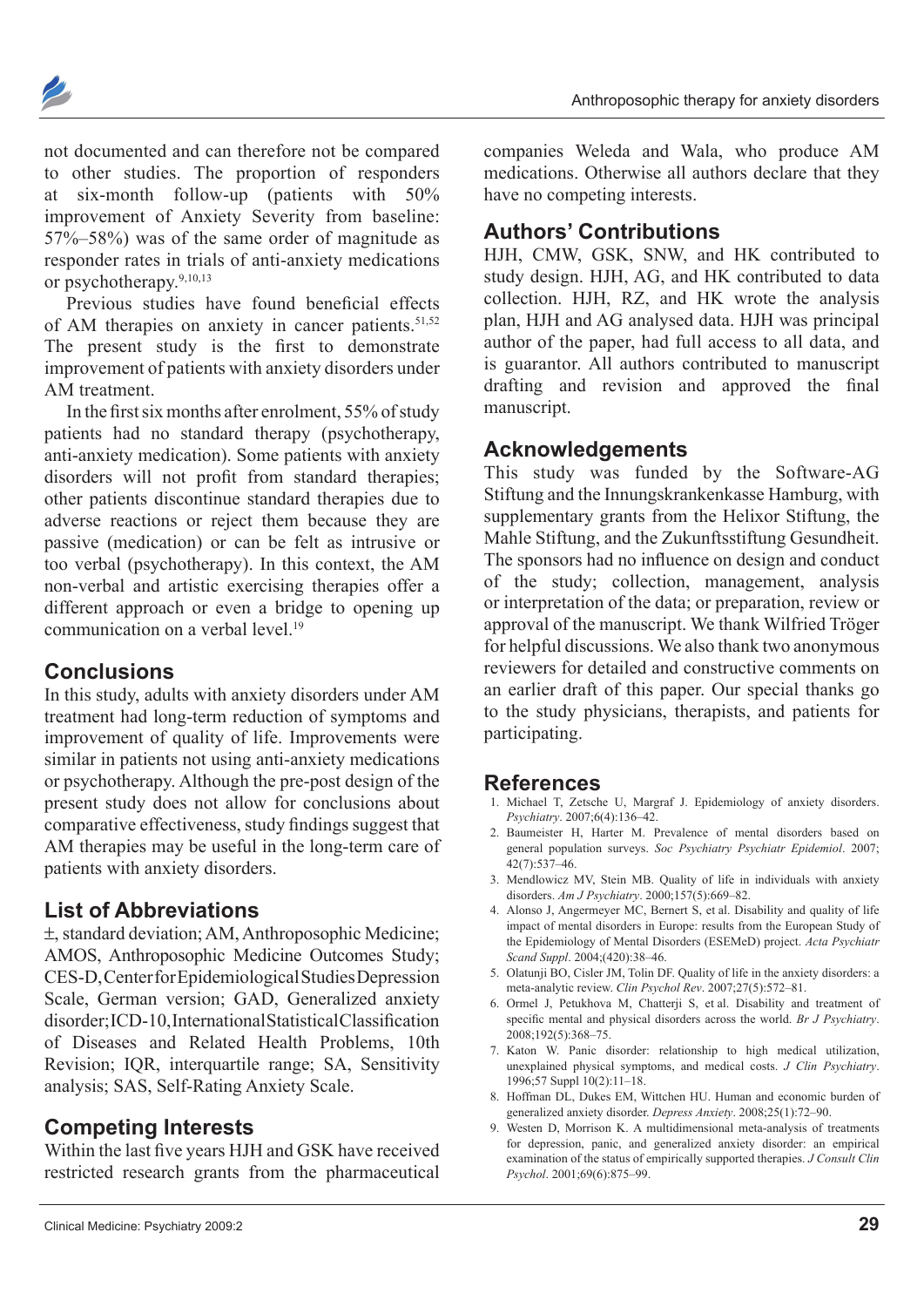

- 10. Katon WJ. Clinical practice. Panic disorder. N Engl J Med. 2006;354(22):  $2360 - 7$
- 11. Mitte K, Noack P, Steil R, Hautzinger M. A meta-analytic review of the efficacy of drug treatment in generalized anxiety disorder. *J Clin* Psychopharmacol. 2005;25(2):141-50.
- 12. Heyman I, Mataix-Cols D, Fineberg NA. Obsessive-compulsive disorder. *BMJ*, 2006:333(7565):424-9.
- 13. Stein MB, Stein DJ. Social anxiety disorder. Lancet. 2008;371(9618):1115-25.
- 14. Kessler RC, Soukup J, Davis RB, et al. The use of complementary and alternative therapies to treat anxiety and depression in the United States. Am J Psychiatry. 2001;158(2):289-94.
- 15. Wahlstrom M, Sihvo S, Haukkala A, Kiviruusu O, Pirkola S, Isometsa E. Use of mental health services and complementary and alternative medicine in persons with common mental disorders. *Acta Psychiatr Scand*. 2008;118(1):73-80.
- 16. Steiner R, Wegman I. *Extending practical medicine. Fundamental principles based on the science of the spirit. [GA 27] [First published 1925]*. Bristol: Rudolf Steiner Press; 2000.
- 17. Derzeitige Ausbreitung der Anthroposophisch-Medizinischen Bewegung [Current dissemination of the anthroposophic medical movement]. *1924–2004 Sektion für Anthroposophische Medizin. Standortbestimmung/ Arbeitsperspektiven. [1924–2004 Section for Anthroposophic Medicine. Current status and future perspectives]*.Dornach: Free Academy of Spiritual Science; 2004. 7-9.
- 18. Lauer H. Angstanfälle: Entstehung, Behandlung, Verlauf; Anwendung *anthroposophisch-medizinischer Erkenntnisse in Diagnostik und Therapie*. Stuttgart: Verlag Urachhaus; 1991.
- 19. Ritchie J, Wilkinson J, Gantley M, Feder G, Carter Y, Formby J. A model of *integrated primary care: anthroposophic medicine*. London: Department of General Practice and Primary Care, St Bartholomew's and the Royal London School of Medicine, Queen Mary, University of London; 2001.
- 20. Roediger E. Phänomene der Angsterkrankung und Ansatzpunkte für eine psychotherapeutische Behandlung aus anthroposopohischer Sicht. *Der*  Merkurstab. 2002;55(3):187-95.
- 21. von der Heide P. Therapie mit geistig-seelischen Mitteln. Kunsttherapie, *Psychotherapie, Psychosomatik*. Dornach: Verlag am Goetheanum; 1997.
- 22. Majorek M, Tüchelmann T, Heusser P. Therapeutic Eurythmy-movement therapy for children with attention deficit hyperactivity disorder (ADHD): a pilot study. *Complement Ther Nurs Midwifery*. 2004;10(1):46-53.
- 23. Kienle GS, Kiene H, Albonico HU. Anthroposophic medicine: effectiveness, utility, costs, safety. Stuttgart, New York: Schattauer Verlag; 2006.
- 24. Denjean-von Stryk B, von Bonin D. *Therapeutische Sprachgestaltung*. Stuttgart: Verlag Freies Geistesleben and Urachhaus; 2000.
- 25. Sommer M. Pallasitsalbe bei Panikstörung. Der Merkurstab. 2003;56(1):28-30.
- 26. Hamre HJ, Becker-Witt C, Glockmann A, Ziegler R, Willich SN, Kiene H. Anthroposophic therapies in chronic disease: The Anthroposophic Medicine Outcomes Study (AMOS). *Eur J Med Res.* 2004;9(7):351-60.
- 27. Hamre HJ, Witt CM, Glockmann A, Ziegler R, Willich SN, Kiene H. Anthroposophic therapy for chronic depression: a four-year prospective cohort study. *BMC Psychiatry* 2006;6(57):doi:10.1186/1471-244X-6-57.
- 28. Boon H, MacPherson H, Fleishman S, et al. Evaluating complex healthcare systems: a critique of four approaches. eCAM. 2007;4(3):279-85.
- 29. Zung WW. A rating instrument for anxiety disorders. Psychosomatics. 1971;12(6):371-9.
- 30. Internationale skalen für Psychiatrie. 4. ed. Göttingen: Beltz; 1996.
- 31. Bandelow B, Margraf J. Empfehlungen fur die Verwendung von Messinstrumenten in der klinischen Angstforschung. *Fortschr Neurol*  Psychiatr. 1994;62(10):361-5.
- 32. Franke G. *SCL-90-R. Die Symptom-Checkliste con Derogatis—Deutsche Version*, Göttingen: Beltz Test: 1995.
- 33. Beck AT, Epstein N, Brown G, Steer RA. An inventory for measuring clinical anxiety: psychometric properties. *J Consult Clin Psychol*. 1988;56(6):893-7.
- 34. Cox BJ, Cohen E, Direnfeld DM, Swinson RP. Does the Beck Anxiety Inventory measure anything beyond panic attack symptoms? *Behav Res*  Ther. 1996;34(11-12):949-954.
- 35. Radloff LS. The CES-D scale: A self-report depression scale for research in the general population. *Appl Psych Meas*. 1977;3:385-401.
- 36. Hautzinger M, Bailer M. *ADS, Allgemeine Depressions Skala. Manual*. Weinheim: Beltz Test; 1993.
- 37. Bullinger M, Kirchberger I. SF-36 Fragebogen zum Gesundheitszustand. *Handanweisung. [SF-36 Health Survey, German Version: Handbook]*. Göttingen: Hogrefe-Verlag; 1998.
- 38. Feise RJ. Do multiple outcome measures require p-value adjustment? *BMC* Med Res Methodol. 2002;2(8):doi:10.1186/1471-2288-2-8.
- 39. Cohen J. Statistical power analysis for the behavioral sciences. 2. ed. Hillsdale, NJ: Lawrence Erlbaum; 1988.
- 40. McDowell I, Newell C. *Measuring health. A guide to rating scales and questionnaires*, 2. ed. New York-Oxford: Oxford University Press: 1996.
- 41. Hamre HJ, Glockmann A, Kienle GS, Kiene H. Combined bias suppression in single-arm therapy studies.  $J\,Eval \, Clin \, Pract.$   $2008;14(5):923-9$ .
- 42. Hautzinger M, Bailer M. *ADS, Allgemeine Depressions Skala. Manual. [Center for Epidemiological Studies Depression Scale, German Version. Manual]*. Weinheim: Beltz Test; 1993.
- 43. Maier W, Linden M, Sartorius N. Psychische Erkrankungen in der Allgemeinpraxis. Ergebnisse und Schlußfolgerungen einer WHO-Studie. Dt Ärzteblatt. 1996;93(18):A1202-A6.
- 44. Wittchen HU, Carter RM, Pfister H, Montgomery SA, Kessler RC. Disabilities and quality of life in pure and comorbid generalized anxiety disorder and major depression in a national survey. *Int Clin Psychopharmacol*. 2000;15(6):319-28.
- 45. Jacobi F, Wittchen HU, Holting C, et al. Prevalence, co-morbidity and correlates of mental disorders in the general population: results from the German Health Interview and Examination Survey (GHS). *Psychol Med*. 2004;34(4):597-611.
- 46. Pampallona S, von Rohr E, van Wegberg B, et al. Socio-demographic and medical characteristics of advanced cancer patients using conventional or complementary medicine. Onkologie. 2002;25(2):165-70.
- 47. Unkelbach R, Abholz HH. Unterschiede zwischen Patienten schulmedizinischer und anthroposophischer Hausärzte. Forsch Komplementärmed. 2006;13(6):349-55.
- 48. Linden M, Maier W, Achberger M, Herr R, Helmchen H, Benkert O. Psychische Erkrankungen und ihre Behandlung in Allgemeinarztpraxen in Deutschland: Ergebnisse aus einer Studie der Weltgesundheitsorganisation (WHO). *Der Nervenarzt*. 1996;67(3):205-15.
- 49. Lindenberg D, Pitule-Schodel H. D,L-Kavain im Vergleich zu Oxazepam bei Angstzustanden. Doppelblindstudie zur Klinischen Wirksamkeit. *Fortschr Med.* 1990:108(2):49-4.
- 50. Boerner RJ, Sommer H, Berger W, Kuhn U, Schmidt U, Mannel M. Kava-Kava extract LI 150 is as effective as Opipramol and Buspirone in Generalised Anxiety Disorder—an 8-week randomized, double-blind multi-centre clinical trial in 129 out-patients. *Phytomedicine* 10 Suppl 4:38-49.
- 51. Stähle S. Pilotstudie zur Evaluation gestaltungstherapeutischer Intervention *bei hämatologisch-onkologischen Erkrankungen. Dissertation.* Ulm: Universität Ulm; 2001.
- 52. Heusser P, Braun SB, Bertschy M, et al. Palliative in-patient cancer treatment in an anthroposophic hospital: II. Quality of life during and after stationary treatment, and subjective treatment benefits. Forsch Komplementarmed. 2006;13(3):156-66.
- 53. Brauns H, Steinmann H. *Educational Reform in France, West-Germany*  and the United Kingdom: updating the CASMIN educational classification. Mannheim: Mannheimer Zentrum für Europäische Sozialforschung; 1997.
- 54. *Bundesgesundheitssurvey 1998. Public Use File [Federal Health Survey*  1998. Public Use File]. Berlin: Robert Koch Institute; 2000.
- 55. Federal Statistical Office. Statistical Yearbook for the Federal Republic of *Germany*. Stuttgart: Metzler-Poeschel Verlag; 2001.
- 56. Hoffmeister H, Schelp FP, Mensink GB, Dietz E, Bohning D. The relationship between alcohol consumption, health indicators and mortality in the German population. *Int J Epidemiol*. 1999;28(6):1066-72.
- 57. Junge B, Nagel M. Das Rauchverhalten in Deutschland. [Smoking behavior] in Germany]. *Gesundheitswesen*. 1999;61(Sonderheft 2):S121-S5.